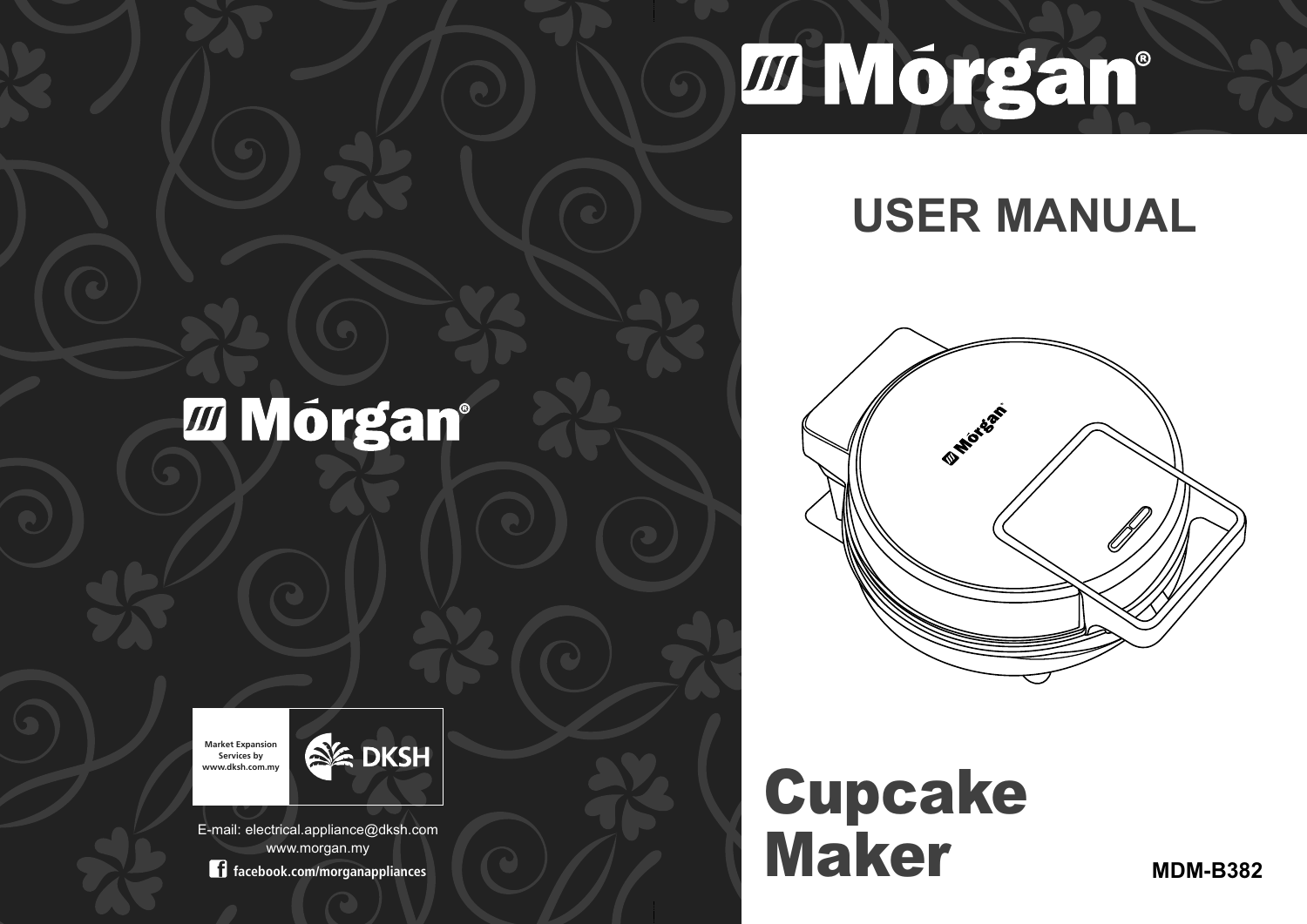**Thank you for purchasing a quality MORGAN appliance. We trust that you will have a pleasant experience with your new product. To guarantee safety and best efficiency, please read this manual carefully and keep a copy for future reference.**

IMPORTANT SAFEGUARDS

## C O N T E N T S



- Read all instructions carefully and retain them for future reference.
- Before connecting to the power supply, ensure that the unit is earthed and its voltage corresponds to the voltage indicated on the power supply rating label.
- This appliance is intended for household use only and connected to an AC 220-240V power supply.
- Children should be supervised to ensure that they do not play with the appliance.
- **CAUTION:** Do not touch hot surfaces. Use handle or knobs.
- To protect against the risk of electric shock, do not immerse power cord, power plug or unit in water or any other liquids.
- **IMPORTANT:** The appliance must always be positioned horizontally during use.
- Unplug from power supply when not in use and before cleaning. Allow to cool completely before assembling/disassembling parts, and before cleaning appliance.
- Do not operate any appliance with <sup>a</sup> damaged power cord, or when appliance has malfunctioned or damaged in any manner. To avoid the risk of an electric shock, never modify / repair the appliance yourself. Contact an authorized service personnel examination and repair.
- The use of accessory attachments not recommended by the manufacturer may result in fire, electrical shock, or risk of injury to persons.
- This appliance is not intended for outdoor or commercial applications.
- Do not allow power cord to hang over the edge of the table or counter, or touch hot surfaces.
- Do not place on or near <sup>a</sup> hot gas or electric burner or heated oven.
- Disconnect appliance from the power supply after every use.
- Do not use appliance for other than its intended use.
- Do not use the unit near gas or other inflammable materials (such as benzene, paint thinner, sprays, etc.)
- Ensure the appliance is does not touch flammable materials such as curtains, draperies, walls, and the like during operation to avoid a possible fire hazard.
- Warning: Do not use this appliance near water sources to avoid the risk of shock circuit.
- Do not leave the appliance unattended when switched on.
- Exercise extreme caution when moving an appliance containing hot oil or other hot liquids.
- This appliance can be used by children aged <sup>8</sup> years and above and persons with reduced physical, sensory or mental capabilities or lack of experience and knowledge provided they have been given supervision or instruction concerning the use of the appliance in a safe way and understand the hazards involved.

**3**

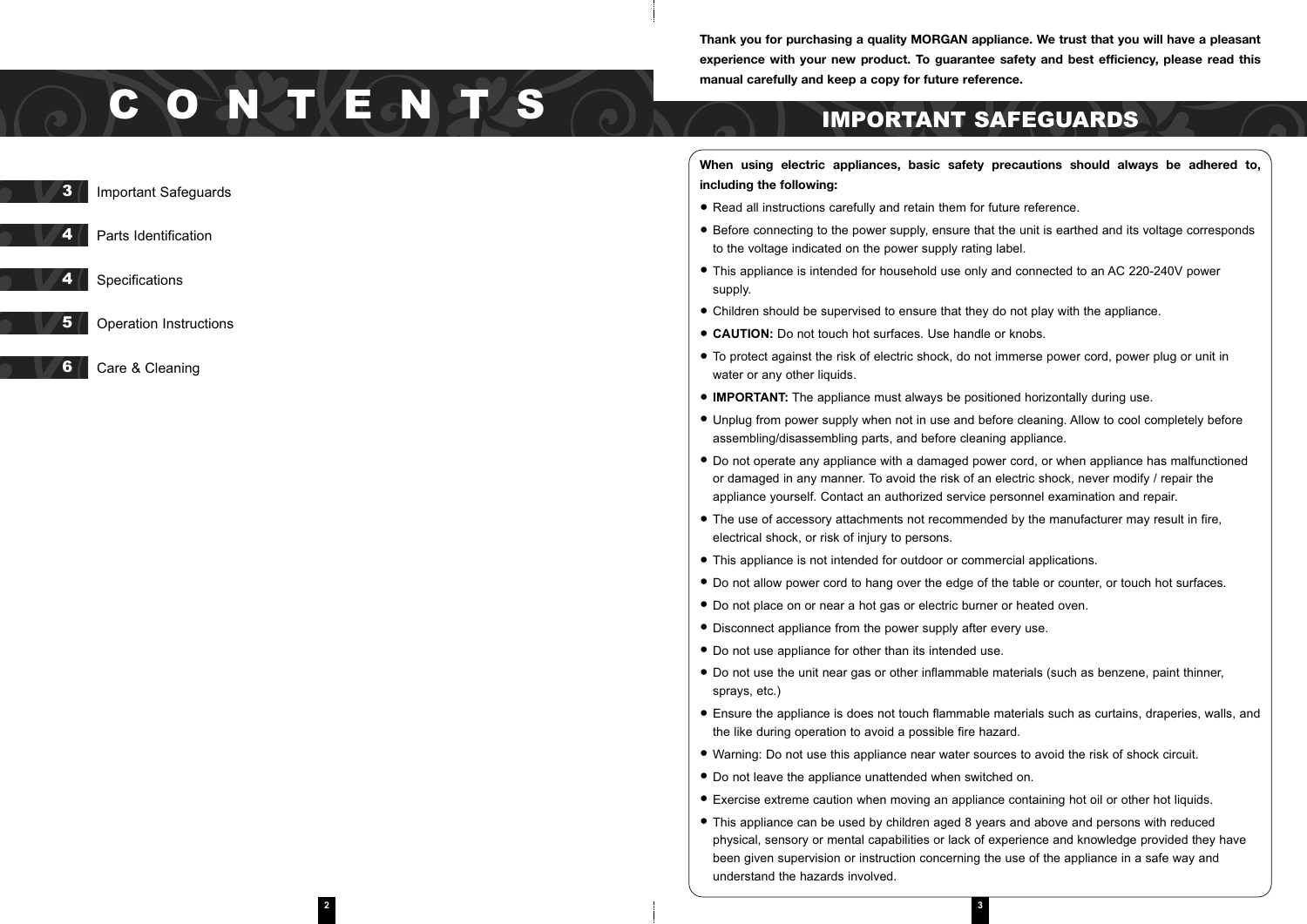#### IMPORTANT SAFEGUARDS

- Children should be prohibited from playing with the appliance. Do not allow children to perform cleaning and user maintenance service unless they are older than 8 and supervised.
- This appliance is not intended to be operated by means of an external timer or separate remote control system.
- If the supply cord is damaged, it must be replaced by the manufacturer, its service agent or similarly qualified persons in order to avoid a hazard.
- **CAUTION: HOT SURFACE!** The temperature of accessible surfaces may be high when the appliance is operating.

### PARTS IDENTIFICATION



### SPECIFICATIONS

| Model                            | <b>MDM-B382</b>          |
|----------------------------------|--------------------------|
| <b>Rated Voltage / Frequency</b> | $220 - 240V - 50 - 60Hz$ |
| <b>Rated Wattage</b>             | 1200W                    |

**4**

### OPERATION INSTRUCTIONS

#### BEFORE FIRST USE

- Before using the appliance for the first time, detach any promotional materials and stickers.
- Ensure that the cooking plates are clean and free of dust.
- If necessary, wipe over with <sup>a</sup> damp cloth.
- For best results, pour <sup>a</sup> teaspoon of vegetable oil on to the non-stick plates. Spread over with an absorbent kitchen towel and wipe off any excess oil.

#### DURING FIRST USE

**When heated for the first time, the appliance may emit a slight smoke or odor. This is normal with many heating appliances and does not affect the safety of your appliance.**

- Connect the power plug into the power supply. The Power indicator will illuminate, indicating that preheating has begun.
- Allow the appliance to pre-heat until the ready indicator goes off, indicating that the cooking plates have reached the correct temperature for cooking.
- For best results, lightly spray the cooking plates with <sup>a</sup> cooking oil spray before using to assist in the removal of cupcake after cooking.
- Divide mixture into pan holes as per recipes using <sup>a</sup> jug & spoon or fabric piping bag. **NOTE:** Do not use disposable plastic piping bags as these may melt on contact with hot plates.
- Gently close the lid. Do not slam the lip down as it may cause the mixture to run off the cooking plates.
- Allow to cook for approximately 5-8 minutes or until golden brown.
- Always use <sup>a</sup> plastic or wooden spatula to remove the cupcake. Never use <sup>a</sup> sharp object or metal, as this will damage the non-stick surface of cooking plates.

**5**